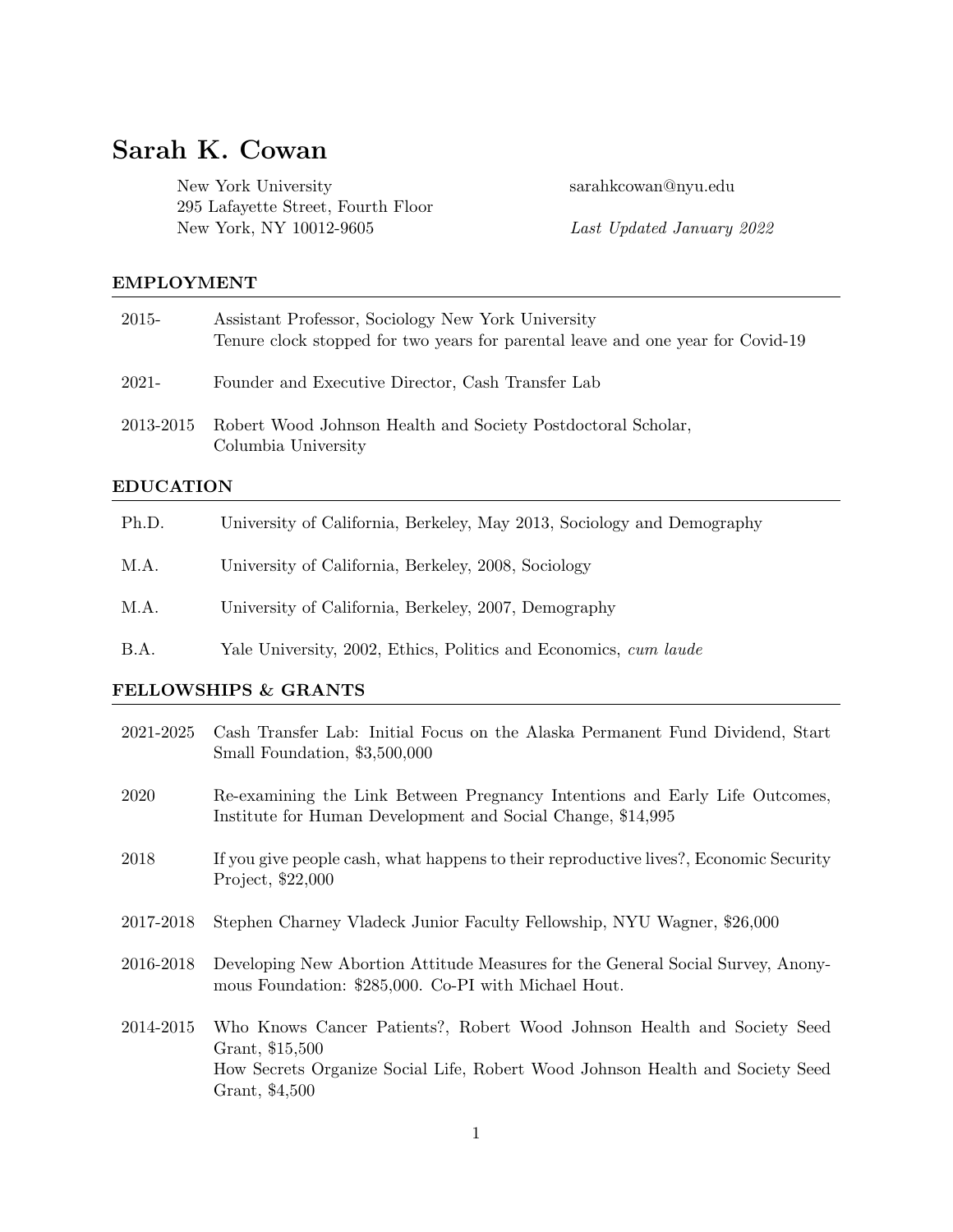- 2012-2013 National Institute of Child Health and Human Development: Pre-Doctoral Training Grant
- 2011-2012 National Science Foundation: Doctoral Dissertation Improvement Grant, \$10,000 Tides Center, Harvard University: Face Value Fellowship, \$20,000 Demography Department, UC Berkeley: Dissertation Research Grant, \$12,000 Institute of Governmental Studies, UC Berkeley: Mike Synar Graduate Research Grant, \$3,000 Institute of Business and Economics Research, UC Berkeley: \$1,500 UC Berkeley: Abigail Hodgen Award, \$3,500
- 2010-2011 UC Berkeley: Dean's Normative Time Fellowship
- 2008-2010 National Science Foundation: Graduate Research Fellowship
- 2006-2008 National Institute of Child Health and Human Development: Training Grant
- 2006-2008 Helen P. Wolpert Foundation: Academic Distinction Fellowship
- 2002 Yale University: Robert E. Linck Prize for academic excellence Yale University: Department of Ethics, Politics and Economics Honors
- 2001-2001 Yale University: Paul Mellon Undergraduate Research Grant, \$500

#### PEER-REVIEWED PUBLICATIONS

\* indicates student co-author

Anderson, Elizabeth M.\* Sarah K. Cowan, Jenny A. Higgins, Nicholas B. Schmuhl, Cynthie K. Wautlet. 2022. "Willing but unable: Physicians' referral knowledge as barriers to abortion care," Social Science and Medicine – Population Health 17:101002. https://doi.org/10.1016/j.ssmph.2021.101002

Cowan, Sarah K., Tricia Bruce, Brea Perry, Bridget Ritz\*, Stuart Perrett\* and Elizabeth Anderson\*. Forthcoming. "The Moral Limits to Helping Loved Ones: the Case of Abortion in the United States." Science Advances.

Cowan, Sarah K. and Kiara Douds\* Forthcoming. "The Effects of Income on Birth Rates: The Case of a Universal Cash Transfer." Social Forces.

Media Coverage: New York Times; KCBS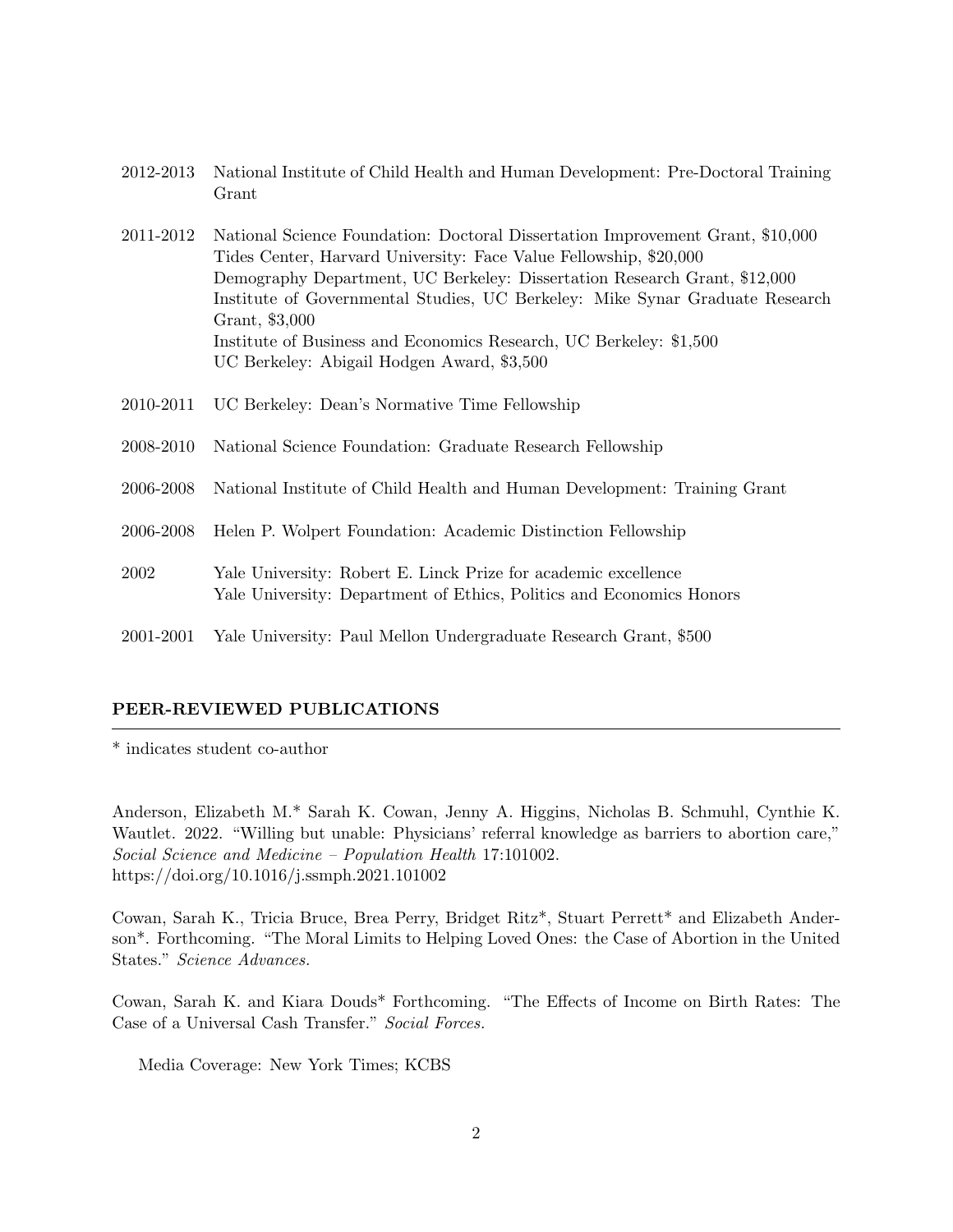Cowan, Sarah K., Michael Hout, Stuart Perrett\*. Forthcoming. "Updating A Time-Series of Survey Questions: The Case of Abortion Attitudes in the General Social Survey." Sociological Methods & Research.

Mark, Nicholas\* and Sarah K. Cowan. Forthcoming "Do Pregnancy Intentions Matter? Revisiting Relationships With Pregnancy, Birth, and Maternal Outcomes." Demography.

Cowan, Sarah K., Nicholas Mark\* and Jennifer Reich. 2021. "COVID-19 Vaccine Hesitancy Is the New Terrain for Political Division among Americans." Socius 7.

Gemmill, Alison and Sarah K. Cowan. 2021. "Low perceived susceptibility to pregnancy as a reason for contraceptive nonuse among women with unintended births." Demographic Research 44:759-774.

Award: Winner of the Editor's Choice Designation from Demographic Research

Cowan, Sarah K. 2020. "Secrets and social networks." Current Opinion in Psychology 31: 99-104. https://doi.org/10.1016/j.copsyc.2019.07.038

Sahai, Swupnil, Timothy Jones\*, Sarah K. Cowan and Tian Zheng. 2018. "Estimating Personal Network Size with Non-random Mixing via Latent Kernels." In: Aiello L., Cherifi C., Cherifi H., Lambiotte R., Lió P., Rocha L. (eds) Complex Networks and Their Applications VII. Complex Networks 2018.Studies in Computational Intelligence, vol 812. Springer.

Cowan, Sarah K., and Delia Baldassarri. 2018. "'It could turn ugly': Selective disclosure of attitudes in political discussion networks." Social Networks 52: 1-17. https://doi.org/10.1016/j.socnet.2017.04.002

Cowan, Sarah K. 2017. "Enacted Abortion Stigma in the United States" Social Science and Medicine 177:259-268. https://doi.org/10.1016/j.socscimed.2017.01.011

Media coverage: Glamour magazine

Weitzman, Abigail, Sarah K. Cowan and Kate Walsh. 2017. "The Prevalence of and Barriers to Bystander Intervention on Behalf of Sexual Assault and Intimate Partner Violence Victims." Journal of Interpersonal Violence. https://doi.org/10.1177/0886260517696873

Media coverage: Vice

Cowan, Sarah K. Lawrence Wu, Susanna Makela\*, Paula England. 2016. "Alternative Estimates of Lifetime Prevalence of Abortion Through Indirect Survey Techniques." Perspectives on Sexual and Reproductive Health 48: 229–234. https://doi.org/10.1363/48e11216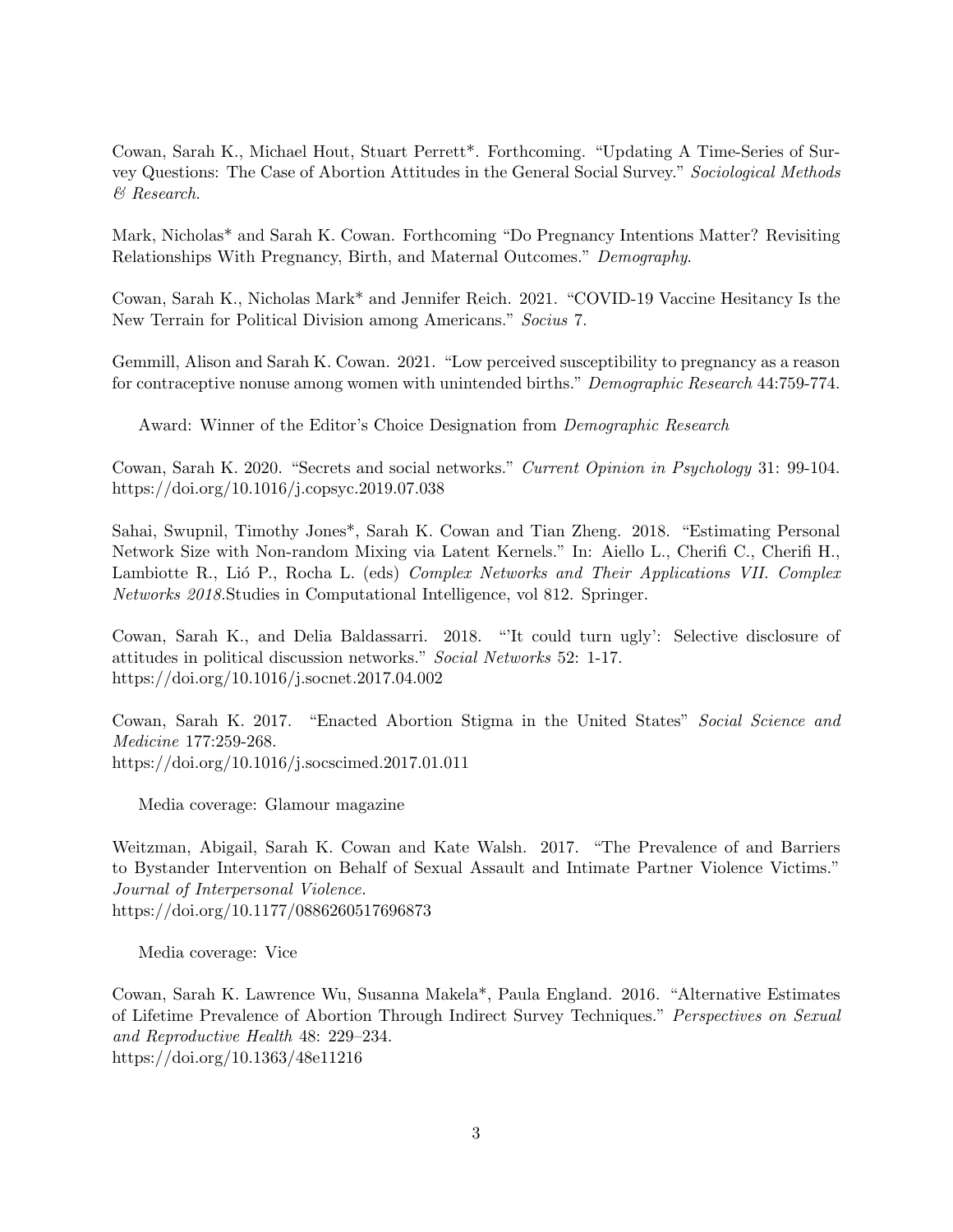Cowan, Sarah K. 2015. "Periodic Discordance Between Vote Equality and Representational Equality in the United States." Sociological Science 2:442-453. http://dx.doi.org/10.15195/v2.a21

Cited in an amicus brief to the Supreme Court of the United States from the Democratic National Committee regarding the case Evenwel v. Abbott

Media coverage: Huffington Post

Keene, Danya E., Sarah K. Cowan, and Amy Castro Baker\*. 2015. "When You're in a Crisis Like That, You Don't Want People to Know': Mortgage Strain, Stigma, and Mental Health." American Journal of Public Health Vol. 105, No. 5, pp. 1008-1012. doi: 10.2105/AJPH.2014.302400

Cowan, Sarah K. 2014. "Secrets and Misperceptions: The Creation of Self-Fulfilling Illusions" Sociological Science 1: 466-492. http://dx.doi.org/10.15195/v1.a26

Media coverage: The New York Times, National Public Radio, Salon, Daily Kos, The New Republic, Huffington Post, The Daily Beast, MTV among others.

Awards: The Robert K. Merton Prize for Analytical Sociology from the International Network of Analytical Sociologists

Honorable Mention for Best Paper from the Communication, Information Technologies and Media section of the American Sociological Association

Cowan, Sarah K. 2013. "Cohort Abortion Measures for the United States." Population and Development Review 39(2):289–307. https://doi.org/10.1111/j.1728-4457.2013.00592.x

#### RESEARCH IN PROGRESS

Bruce, Tricia C., Sarah K. Cowan and Kendra Hutchens. "Social Imaginaries and Real Consequences: The Case of Abortion in the United States." Revise and Resubmit American Sociological Review.

Cowan, Sarah K. "Intergroup Contact in a Complex World."

Cowan, Sarah K. and Katrina Kimport."Pregnancy Intentions in the Real World."

Kimport, Katrina and Sarah K. Cowan. "Discussion of Men in the Contraceptive Counseling Visit."

Douds, Kiara\* and Sarah K. Cowan. "The Effects of Income on Newborn Health: The Case of A Universal Cash Transfer."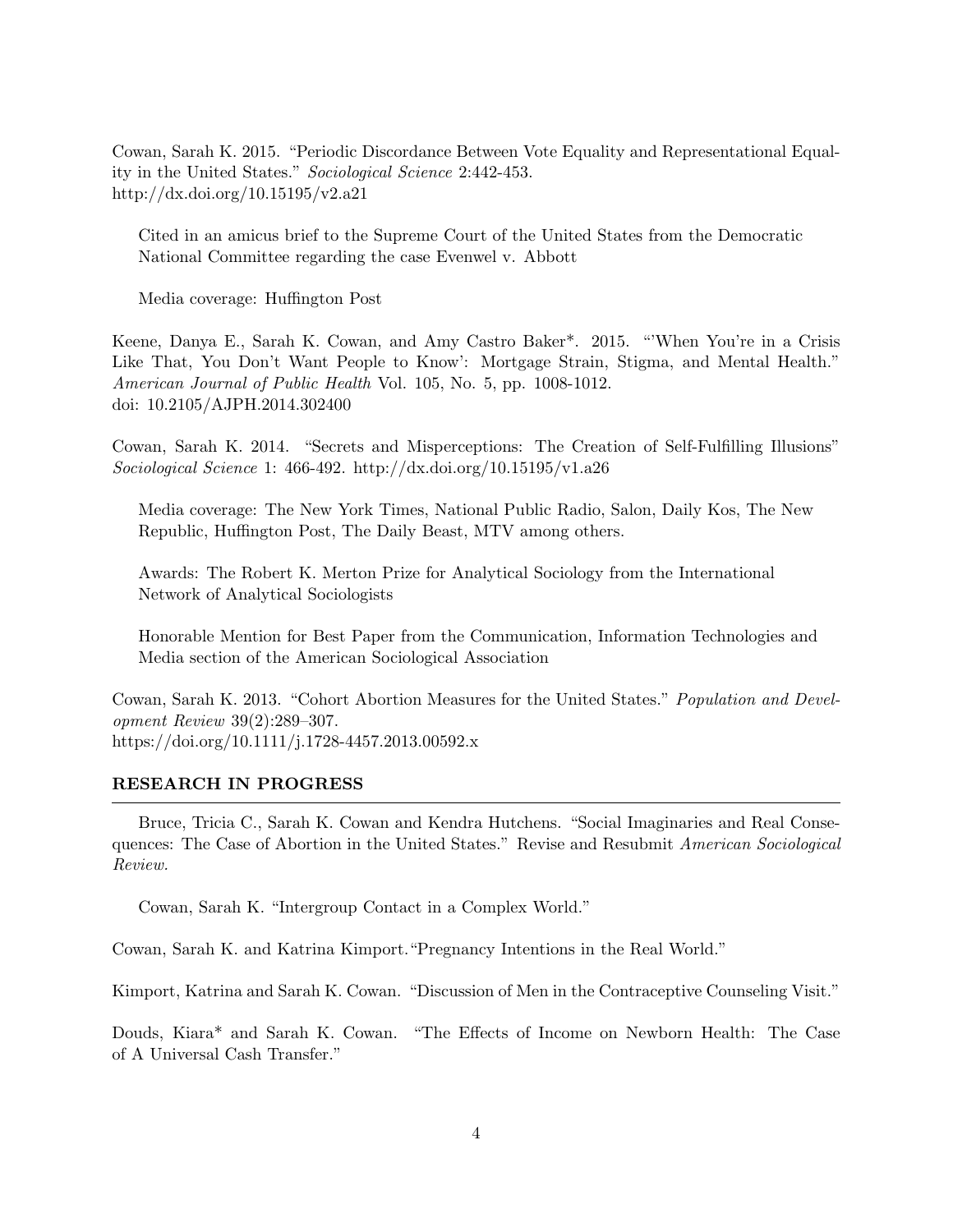Mark, Nicholas\* and Sarah K. Cowan "Heterogeneous Effects of Pregnancy Intentions on Maternal and Infant Well-Being."

Hobby, Erica, Nicholas Mark\*, Alison Gemmill and Sarah K. Cowan "Does the Relationship Between Pregnancy Intentions and Well-Being Persist?"

Turney, Kristin, Amanda Geller and Sarah K. Cowan "Disclosure among Youth Stopped by the Police: Repercussions for Mental Health"

Hout, Michael, Stuart Perrett\* and Sarah K. Cowan "Reconsidering Americans' Abortion Opinions: Still Politically and Demographically Polarized"

## OTHER PUBLICATIONS

Cowan, Sarah K. "What if a President Served for 42 Years?" CNN.com, June 15, 2011. Front page. Subsequent coverage: WZTK radio station.

Cowan, Sarah K. "How Much Is Your Vote Worth?" (Opinion) The New York Times, November 2, 2008, page WK11.

Reprinted in Miroff, Bruce, Raymond Seidelman, Todd Swanstrom and Tom De Luca. 2009. The Democratic Debate: American Politics in an Age of Change. 5th ed. Wadsworth Publishing and forthcoming in the 6th ed.

Subsequent media coverage: KQED radio, current.com, politicalmaps.com, numerous online publications.

Crow, Sarah E., Jacqueline Anderson and Sarah K. Cowan, 'Working Against the Clock: Time Limits in California Welfare, First Annual Report," June 2004. California Policy Research Center.

Muniz, Maria, LeeAnne Huang and Sarah K. Cowan, "Self-Help Centers in California Courts, First Annual Report," November 2003. Berkeley Policy Associates for the California Administrative Office of the Courts.

Valvano, Vincent, Deana Goldsmith, Sarah Cowan, Stacy Robinson, Maria Muniz and Laura French, "Evaluation of the Colorado Works Program: Fourth Annual Report, Part 1 - TANF and Colorado Works Expenditures, Caseload Trends, and TANF-Funded Child Welfare Activities," November 2002. Berkeley Policy Associates for the Colorado Department of Labor.

### AWARDS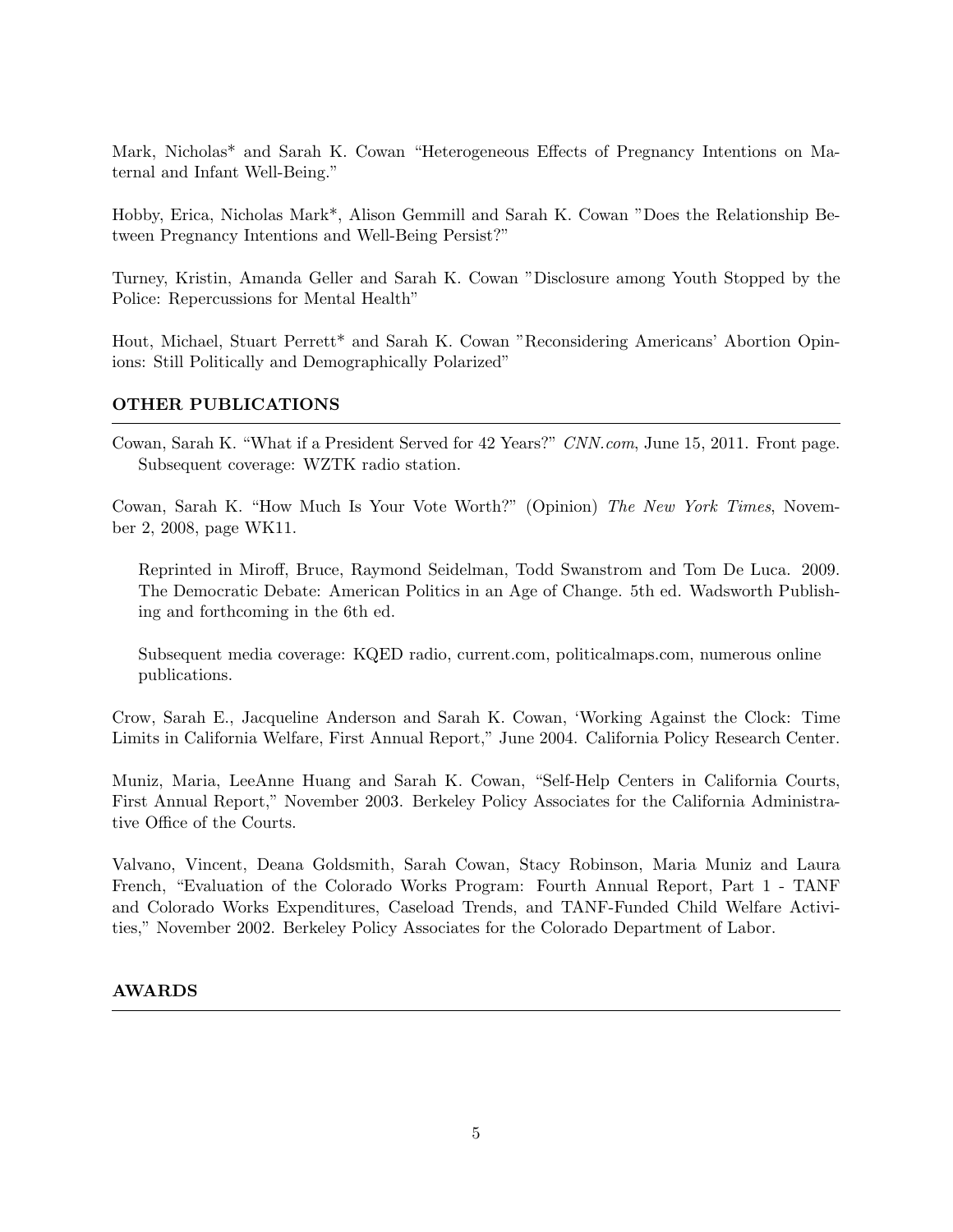- 2021 Editor's Choice Demographic Research
- 2016 Robert K. Merton Prize for Analytical Sociology from the International Network of Analytical Sociologists.
- 2015 Honorable Mention for Best Paper from the Communication, Information Technologies and Media section of the American Sociological Association.

#### CONFERENCE PRESENTATIONS & INVITED TALKS

- 2022 "The Effects of Income on Birth Rates: The Case of a Universal Cash Transfer." Vanderbilt University, Department of Sociology
- 2021 "Keynote: Pilots, Data and the Drive Towards Cash Policies." North American Basic Income Guarantee Congress "The Effects of Income on Birth Rates: The Case of a Universal Cash Transfer." Wagner School for Public Policy Seminar Series
- 2020 "The Effects of Income on Birth Rates: The Case of a Universal Cash Transfer." Texas A& M University, Department of Sociology

"Perceived Infertility and Insusceptibility to Pregnancy Among Mothers of Newborns in the United States." Population Association of America annual meeting: cancelled due to Covid-19

"Not Merely Favor or Oppose: New Measures of Abortion Public Opinion Unearth Greater Variation."

American Sociological Association annual meeting

"Discordant Benevolence: How and Why People Help Others in the Face of Conflicting Values."

Eastern Sociological society annual meeting American Sociological Association annual meeting

2019 "Intergroup Contact and Competing Allegiances in a Complex World" Stony Brook University, Department of Sociology University of Pennsylvania, Department of Sociology

"Low Perceived Risk of Pregnancy as a Reason for Unprotected Intercourse" Eastern Sociological Society annual meeting

"Examining Income and Childbearing, the Composition of Mothers and Newborn Health" Population Association of America annual meeting Guttmacher Institute Interdisciplinary Association for Population Health Science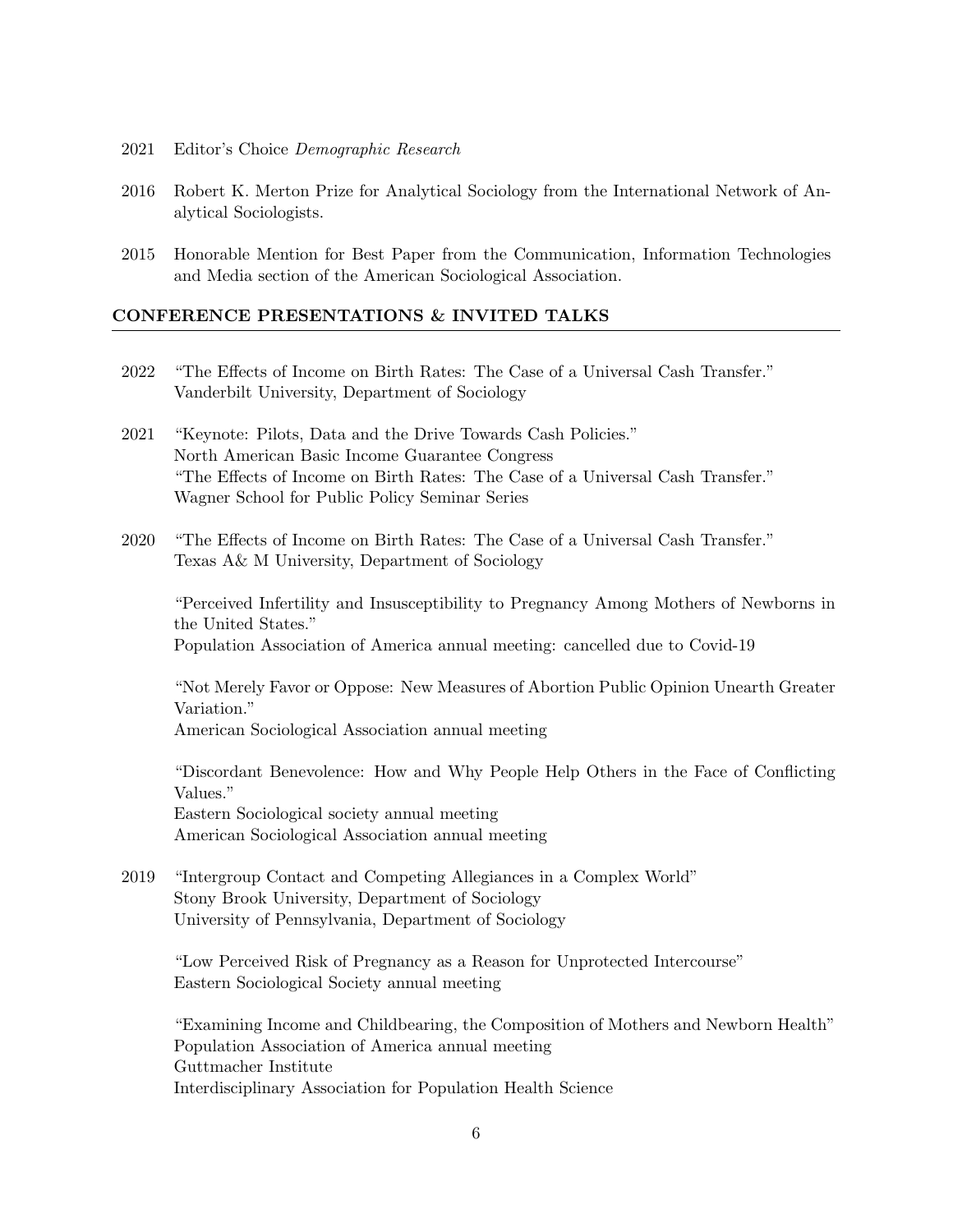2018 "Interrogating Pregnancy Intentions in the Clinical Encounter" Eastern Sociological Society annual meeting Analytical Sociology annual meeting

> "Intergroup Contact and Competing Allegiances in a Complex World" Northwestern University, Department of Sociology

2017 "Indirect Survey Methods to Estimate Abortion Prevalence" Guttmacher Institute, Expert panel on measuring abortion incidence and prevalence

"Intergroup Contact and Competing Allegiances in a Complex World" Yale University, CIQLE NYU School of Medicine, Department of Population Health Stanford University School of Business Conference on Culture and Social Networks Ohio State University, Department of Sociology

"How Secrets Shape the Social World" Hunter College, Department of Sociology

2016 "Intergroup Contact and Competing Allegiances in a Complex World" Brown University, Population Studies and Training Center Princeton University, Department of Sociology

"A Structural Approach to Intergroup Contact" Pennsylvania State, Population Research Institute

"The Prevalence of and Barriers to Bystander Intervention on Behalf of Sexual Assault and Intimate Partner Violence Victims" Population Association of America annual meeting

2015 "ASA Presidential Plenary: Abortion in America" American Sociological Association annual meeting

> "Toward a Measure of Contact Prevalence" Eastern Sociological Society annual meeting Robert Wood Johnson Health and Society Scholars conference International Network of Analytical Sociology conference

"A Structural Approach to Intergroup Contact" Yale University, School of Public Health

2014 "Secrets and Misperceptions: A Case of Self-Fulfilling Illusions" Stanford University, Graduate School of Business Columbia University, Networks and Time Series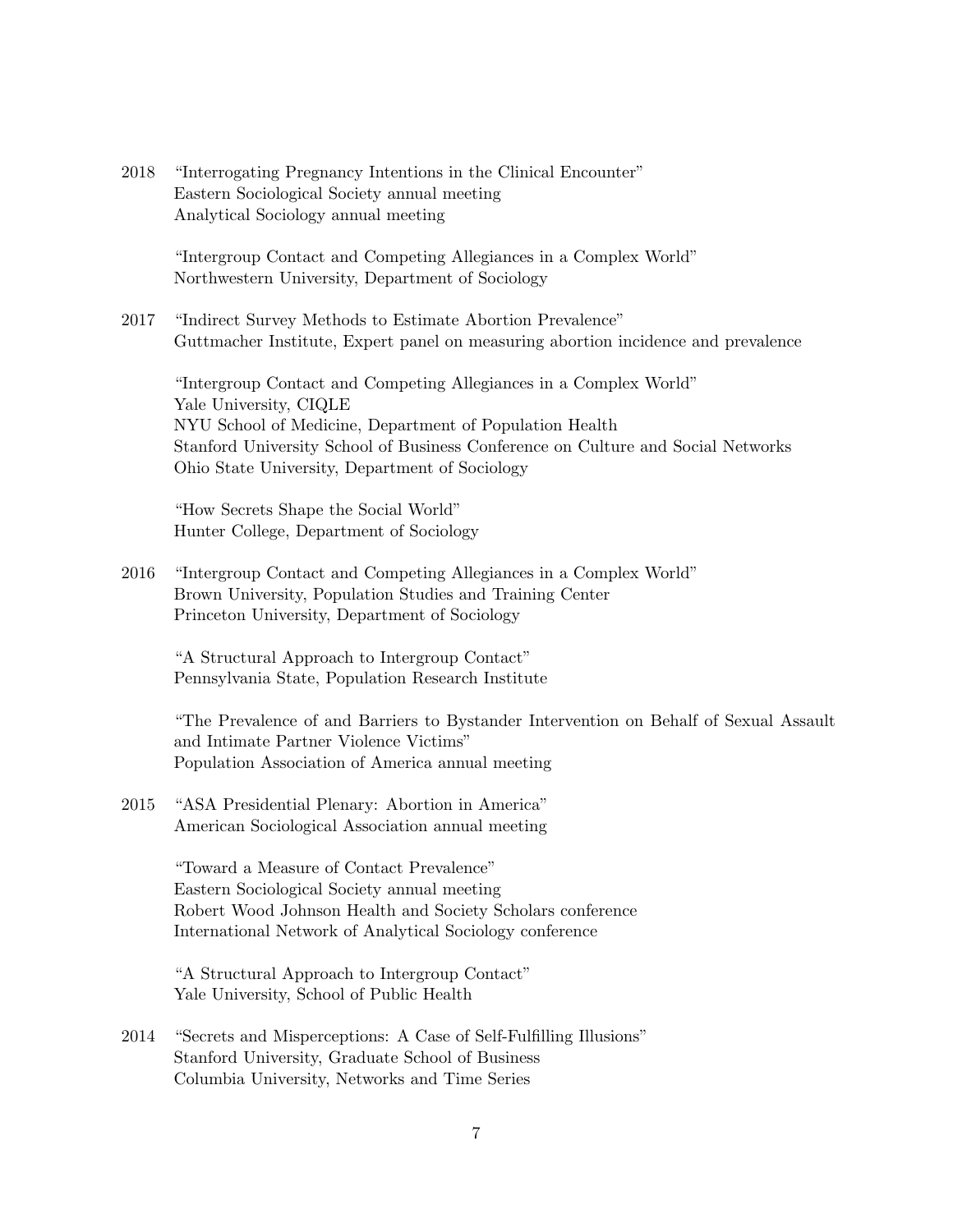2013 "Secrets and Misperceptions: A Case of a Self-Fulfilling Illusions" New York University, Department of Sociology University of California San Francisco, Department of Obstetrics and Gynecology Stanford University, Social Psychology Workshop

"'It could turn ugly': Selective Disclosure of Political Views and Biased Network Perception"

- International Network of Analytical Sociologists conference
- 2012 "Telling Secrets, Keeping Secrets and Creating Social Worlds" Psychosocial Annual Meeting Population Association of America annual meeting International Network of Analytical Sociologists conference American Sociological Association annual meeting Cornell University, Department of Sociology Case Western Reserve University, Department of Sociology

"What do Adolescents Do When They Hookup?" American Public Health Association annual meeting

2011 "Cohort Abortion Measures for the United States" Population Association of America annual meeting American Sociological Association annual meeting The Guttmacher Institute

> "Telling Secrets, Keeping Secrets and Creating Social Worlds" UC Berkeley, Department of Demography

- 2010 "A Network Look at Abortion Disclosure" Psychosocial annual meeting
- 2009 "Apportionment and the Right to Vote: A Further Inquiry into American Franchise" American Sociological Association annual meeting American Studies Association annual meeting
- 2008 "The Causes and Consequences of America's Distance from One Person, One Vote" Population Association of America annual meeting, Poster

# PROFESSIONAL SERVICE